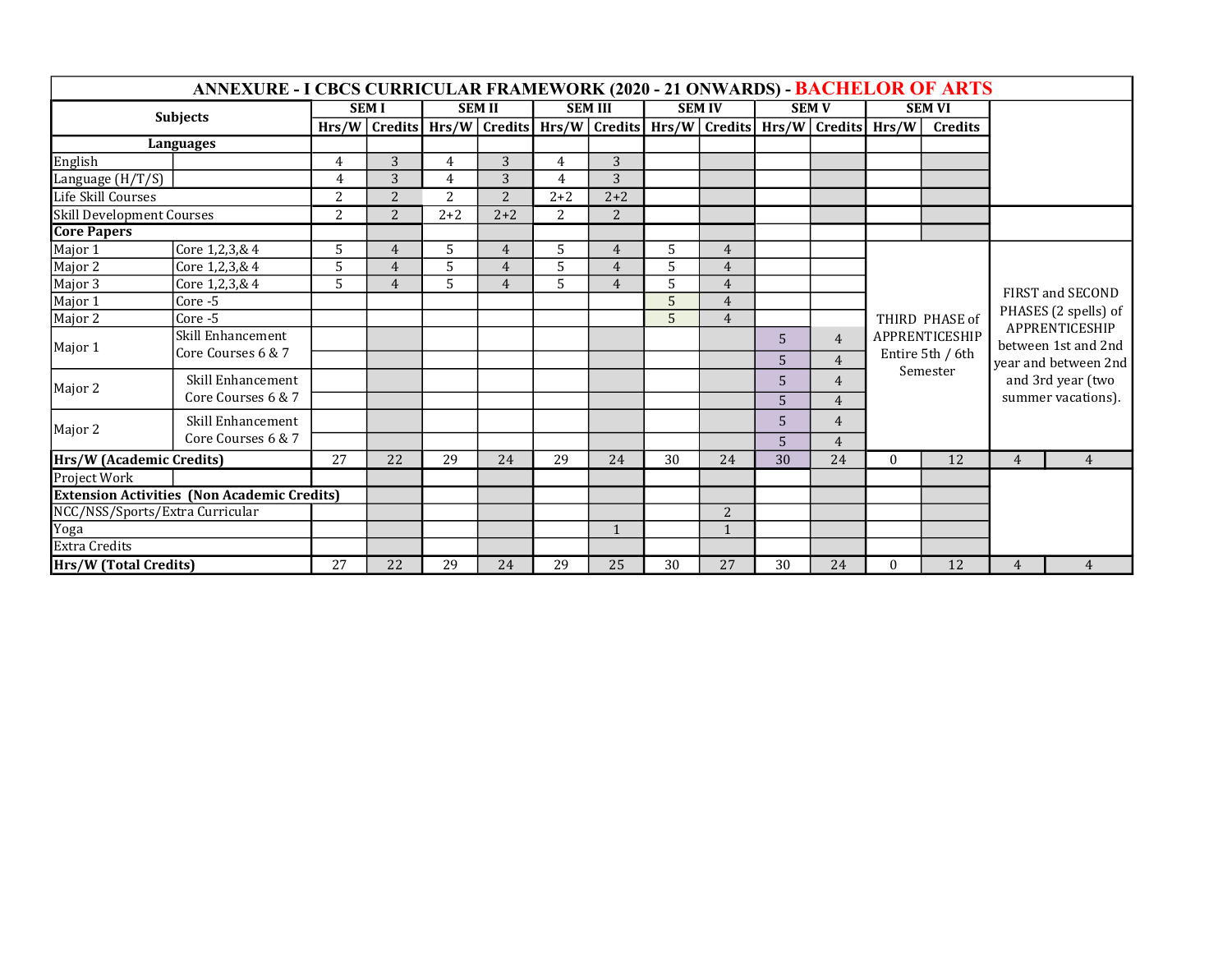| <b>ANNEXURE - II CBCS CURRICULAR FRAMEWORK (2020 - 21 ONWARDS) - BACHELOR OF SCIENCES</b> |                    |         |                                                                                                 |                |                |                |              |               |         |              |         |                                  |                  |                                                                                   |                |
|-------------------------------------------------------------------------------------------|--------------------|---------|-------------------------------------------------------------------------------------------------|----------------|----------------|----------------|--------------|---------------|---------|--------------|---------|----------------------------------|------------------|-----------------------------------------------------------------------------------|----------------|
| <b>Subjects</b>                                                                           |                    |         | <b>SEMI</b>                                                                                     | <b>SEM II</b>  |                | <b>SEM III</b> |              | <b>SEM IV</b> |         | <b>SEM V</b> |         | <b>SEM VI</b>                    |                  |                                                                                   |                |
|                                                                                           |                    |         | Hrs/W   Credits   Hrs/W   Credits   Hrs/W   Credits   Hrs/W   Credits   Hrs/W   Credits   Hrs/W |                |                |                |              |               |         |              |         |                                  | <b>Credits</b>   |                                                                                   |                |
| Languages                                                                                 |                    |         |                                                                                                 |                |                |                |              |               |         |              |         |                                  |                  |                                                                                   |                |
| English                                                                                   |                    | 4       | 3                                                                                               | $\overline{4}$ | 3              | 4              | 3            |               |         |              |         |                                  |                  |                                                                                   |                |
| Language (H/T/S)                                                                          |                    | 4       | 3                                                                                               | 4              | 3              | $\overline{4}$ | 3            |               |         |              |         |                                  |                  |                                                                                   |                |
| Life Skill Courses                                                                        |                    | 2       | 2                                                                                               | $\overline{2}$ | $\overline{2}$ | $2 + 2$        | $2 + 2$      |               |         |              |         |                                  |                  |                                                                                   |                |
| Skill Development Courses                                                                 |                    | 2       | $2^{\circ}$                                                                                     | $2 + 2$        | $2 + 2$        | 2              | 2            |               |         |              |         |                                  |                  |                                                                                   |                |
|                                                                                           |                    |         |                                                                                                 |                |                |                |              |               |         |              |         |                                  |                  |                                                                                   |                |
| Major 1                                                                                   | Core 1,2,3,& 4     | $4 + 2$ | $4 + 1$                                                                                         | $4 + 2$        | $4 + 1$        | $4 + 2$        | $4 + 1$      | $4 + 2$       | $4 + 1$ |              |         | THIRD PHASE of<br>APPRENTICESHIP |                  | FIRST and SECOND<br>PHASES (2 spells) of<br>APPRENTICESHIP<br>between 1st and 2nd |                |
| Major 2                                                                                   | Core 1,2,3,& 4     | $4 + 2$ | $4 + 1$                                                                                         | $4 + 2$        | $4 + 1$        | $4 + 2$        | $4 + 1$      | $4 + 2$       | $4 + 1$ |              |         |                                  |                  |                                                                                   |                |
| Major 3                                                                                   | Core 1,2,3,& 4     | $4 + 2$ | $4 + 1$                                                                                         | $4 + 2$        | $4 + 1$        | $4 + 2$        | $4 + 1$      | $4 + 2$       | $4 + 1$ |              |         |                                  |                  |                                                                                   |                |
| Major 1                                                                                   | Core -5            |         |                                                                                                 |                |                |                |              | $4 + 2$       | $4 + 1$ |              |         |                                  |                  |                                                                                   |                |
| Major 2                                                                                   | Core-5             |         |                                                                                                 |                |                |                |              | $4 + 2$       | $4 + 1$ |              |         |                                  |                  |                                                                                   |                |
| Major 3                                                                                   | Core-5             |         |                                                                                                 |                |                |                |              | $4 + 2$       | $4 + 1$ |              |         |                                  |                  |                                                                                   |                |
| Major 1                                                                                   | Skill Enhancement  |         |                                                                                                 |                |                |                |              |               |         | $4 + 2$      | $4 + 1$ |                                  | Entire 5th / 6th |                                                                                   |                |
|                                                                                           | Courses $(6 \& 7)$ |         |                                                                                                 |                |                |                |              |               |         | $4 + 2$      | $4 + 1$ |                                  | Semester         | year and between 2nd<br>and 3rd year (two                                         |                |
| Major 2                                                                                   | Skill Enhancement  |         |                                                                                                 |                |                |                |              |               |         | $4 + 2$      | $4 + 1$ |                                  |                  | summer vacations).                                                                |                |
|                                                                                           | Courses $(6 \& 7)$ |         |                                                                                                 |                |                |                |              |               |         | $4 + 2$      | $4 + 1$ |                                  |                  |                                                                                   |                |
| Major 3                                                                                   | Skill Enhancement  |         |                                                                                                 |                |                |                |              |               |         | $4 + 2$      | $4 + 1$ |                                  |                  |                                                                                   |                |
|                                                                                           | Courses $(6 \& 7)$ |         |                                                                                                 |                |                |                |              |               |         | $4 + 2$      | $4 + 1$ |                                  |                  |                                                                                   |                |
| Hrs/W (Academic Credits)                                                                  |                    | 30      | 25                                                                                              | 32             | 27             | 32             | 27           | 36            | 30      | 36           | 30      |                                  | 12               | $\overline{4}$                                                                    | $\overline{4}$ |
| Project Work                                                                              |                    |         |                                                                                                 |                |                |                |              |               |         |              |         |                                  |                  |                                                                                   |                |
| <b>Extension Activities</b><br>(Non                                                       |                    |         |                                                                                                 |                |                |                |              |               |         |              |         |                                  |                  |                                                                                   |                |
| NCC/NSS/Sports/Extra Curricular                                                           |                    |         |                                                                                                 |                |                |                |              |               | 2       |              |         |                                  |                  |                                                                                   |                |
| Yoga                                                                                      |                    |         |                                                                                                 |                |                |                | $\mathbf{1}$ |               | 1       |              |         |                                  |                  |                                                                                   |                |
| <b>Extra Credits</b>                                                                      |                    |         |                                                                                                 |                |                |                |              |               |         |              |         |                                  |                  |                                                                                   |                |
| Hrs/W (Total Credits)                                                                     |                    | 30      | 25                                                                                              | 32             | 27             | 32             | 28           | 36            | 33      | 36           | 30      |                                  | 12               | 4                                                                                 | 4              |